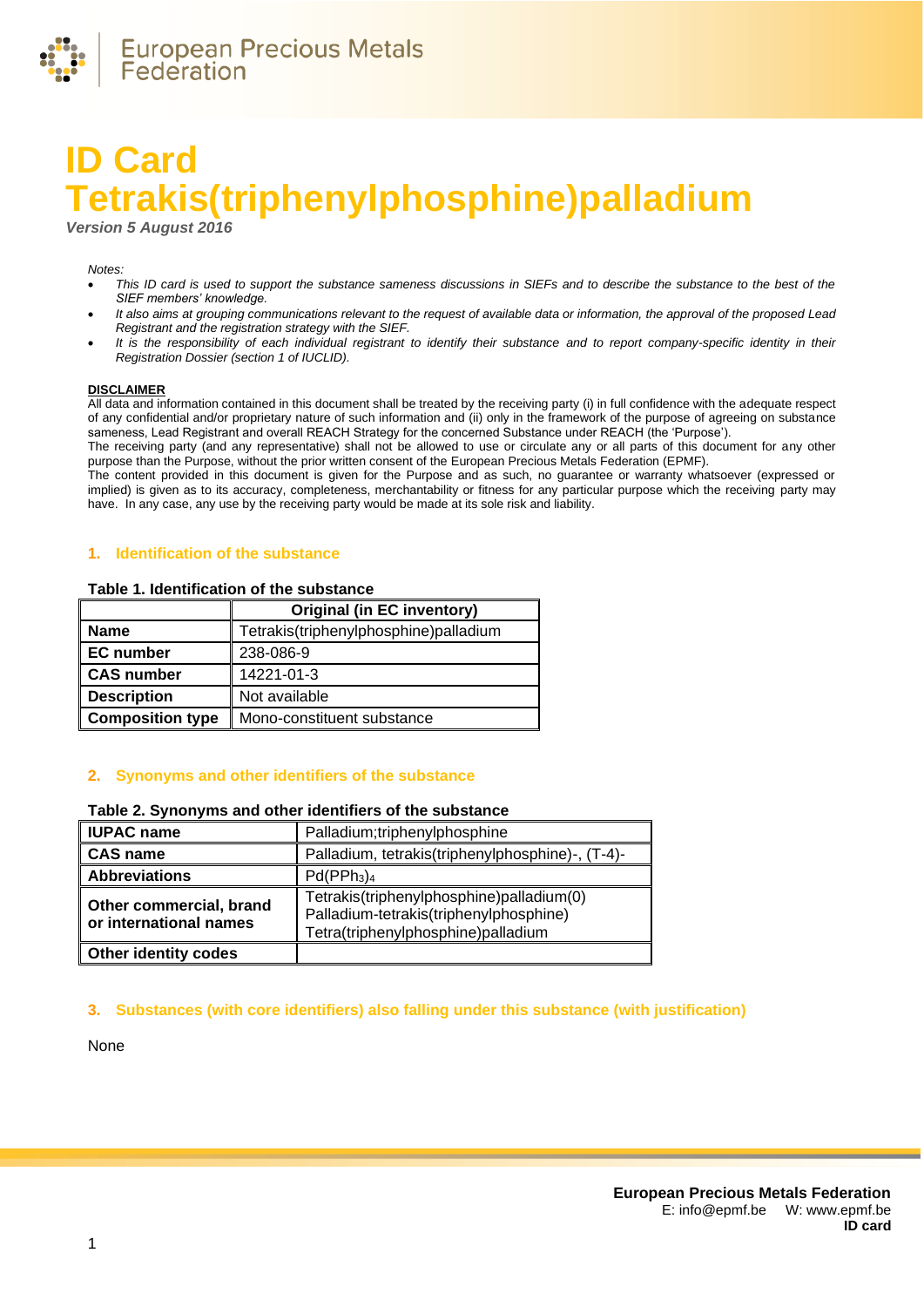

# **4. Information related to molecular and structural formula of the substance**

#### **Table 3. Information related to molecular and structural formula of the substance**

| <b>Molecular</b><br>formula                                         | C72H60P4Pd                                                                                                                                                                                                  |
|---------------------------------------------------------------------|-------------------------------------------------------------------------------------------------------------------------------------------------------------------------------------------------------------|
| <b>Structural</b><br>formula                                        | -Pd<br>4                                                                                                                                                                                                    |
| <b>Smiles</b><br>notation                                           | $C1 = CC = C(C = C1)P(C2 = CC = CC = C2)C3 = CC = CC = C3.C1 = CC = C(C = C1)P(C2 = CC = CC = C2)C3 = CC = CC$<br>=C3.C1=CC=C(C=C1)P(C2=CC=CC=C2)C3=CC=CC=C3.C1=CC=C(C=C1)P(C2=CC=C2)C3=CC<br>$=CC=C3.[Pd]$ |
| <b>Optical</b><br>activity                                          | Not applicable                                                                                                                                                                                              |
| <b>Typical</b><br>ratio<br>of<br>(stereo)<br><b>isomers</b>         | Not applicable                                                                                                                                                                                              |
| <b>Molecular</b><br>Weight /<br><b>Molecular</b><br>Weight<br>range | 1155,56 g/mol                                                                                                                                                                                               |

## **5. Typical composition of the substance**

#### <span id="page-1-0"></span>**Table 4. Typical composition**

|                           | <b>Name</b>                                                                                                                                                                                                                                   | Symbol /<br><b>Formula</b>                           | Min & Max<br>concentrations<br>(%) | <b>Typical</b><br>concentration<br>$(\% )$ |
|---------------------------|-----------------------------------------------------------------------------------------------------------------------------------------------------------------------------------------------------------------------------------------------|------------------------------------------------------|------------------------------------|--------------------------------------------|
| Main<br>$constituent(s)*$ | Tetrakis(triphenylphosphine)palladium                                                                                                                                                                                                         | C72H60P4Pd                                           | $95,5 - 100$ <sup>\$</sup>         | > 97.7                                     |
| Impurity(ies) $#$         | Triphenylphosphine (CAS# 603-35-0)                                                                                                                                                                                                            | C18H15P                                              | $0 - 3$                            | < 1,6                                      |
|                           | Triphenylphosphine oxide (CAS# 791-28-<br>6)                                                                                                                                                                                                  | C18H15OP                                             | $0 - 3$                            | < 1,6                                      |
|                           | Water                                                                                                                                                                                                                                         | H2O                                                  | $0 - 2$                            | < 0, 5                                     |
|                           | Chloride (CAS# 16887-00-6)                                                                                                                                                                                                                    | СI                                                   | $0 - 0.1$                          | < 0,1                                      |
|                           | Several minor (especially metallic)<br>impurities which do not affect the<br>classification of the substance because of<br>their non-hazardous nature or because<br>they do not exceed the classification cut-<br>off limits in the substance | e.g. Ag, Au,<br>Ir, Pt, Rh, Ru,<br>Fe, Co, Mn,<br>Na | $0 - 0.1$                          | < 0,1                                      |

**\*** ≥ 80 % (w/w) for mono-constituent substances; ≥ 10 % (w/w) and < 80 % (w/w) for multi-constituent substances.

**#** An impurity is an unintended constituent present in a substance, as produced. It may originate from the starting materials or be the result of secondary or incomplete reactions during the production process. While impurities are present in the final substance, they were not intentionally added.

§ Concentration ranges define the substance sameness criteria agreed by all Consortium Members in preparation of the communication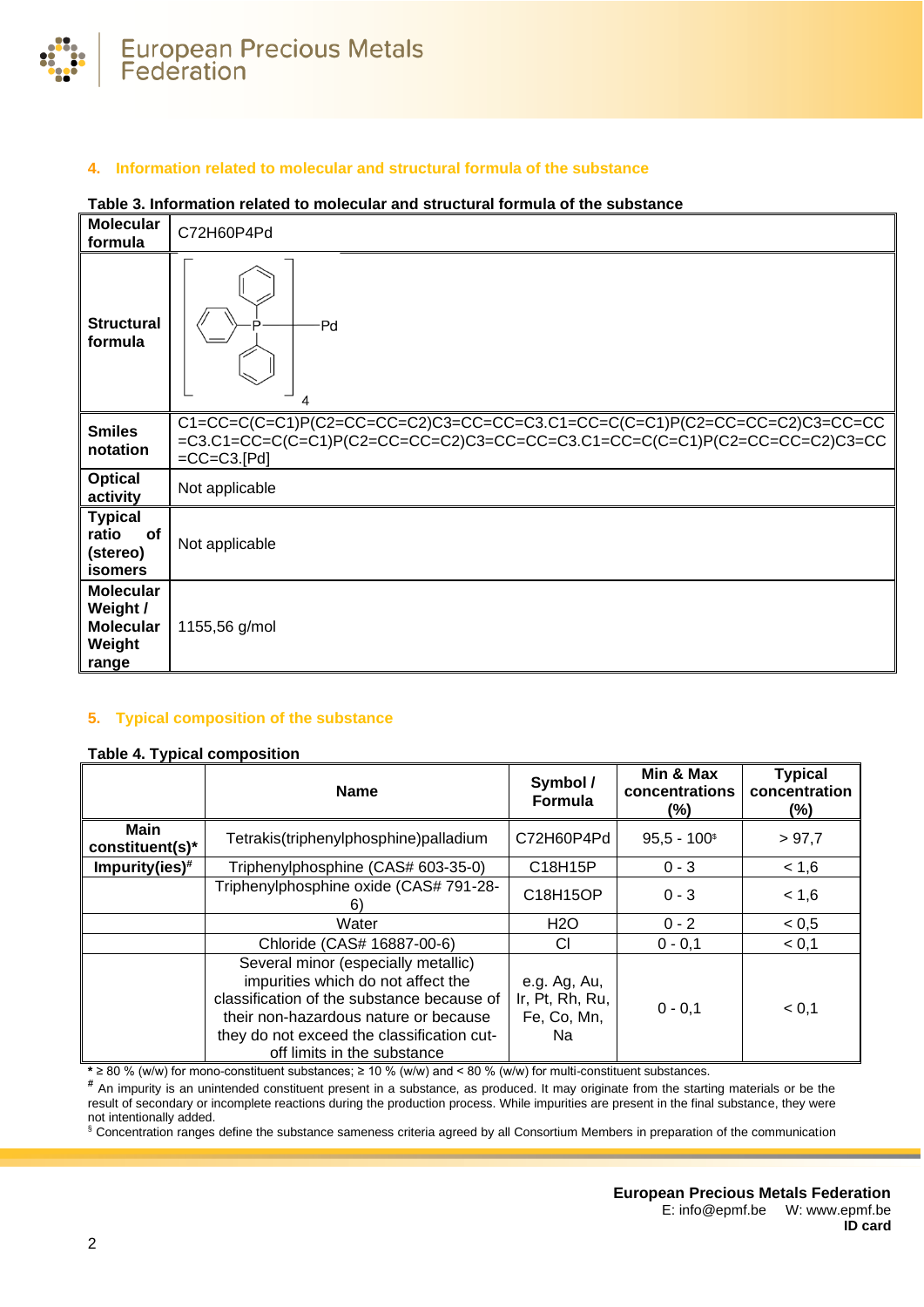

with other SIEF members.

§§ Typical concentration refers to the representative sample used for testing.

\$ Corresponds to 8,8-9,2 % Pd.

The composition given above is typical and should therefore represent the majority of Tetrakis(triphenylphosphine)palladium as manufactured and/or imported in the EEA market. Tetrakis(triphenylphosphine)palladium containing less than 95,5% Tetrakis(triphenylphosphine)palladium may still be considered to be the same for the purpose of registration under REACH and may be referred to as impure Tetrakis(triphenylphosphine)palladium to distinguish if from the typically pure Tetrakis(triphenylphosphine)palladium.

## **6. Information on appearance, physical state and properties of the substance**

| <b>Physical state</b>                  | Solid                 |
|----------------------------------------|-----------------------|
| Physical form*                         | Crystalline           |
| Appearance                             | Yellow powder         |
| Particle size**                        | Fine to coarse powder |
| Does the solid hydrolyse?#             | No                    |
| Is the solid hygroscopic? <sup>§</sup> | No                    |

**Table 5. Appearance / physical state / properties of the solid substance**

**\*** Crystalline form: solid material whose constituent atoms, molecules, or ions are arranged in an ordered pattern extending in all three spatial dimensions. Amorphous form: solid material whose constituent atoms, molecules, or ions are randomly arranged. Nanoform: particles in the size range 1 - 100 nm (for full definition of a nanomaterial, see [http://ec.europa.eu/environment/chemicals/nanotech/index.htm#definition\)](http://ec.europa.eu/environment/chemicals/nanotech/index.htm#definition). Fine powder: particles in the size range 100 – 2.500 nm.

Coarse powder: particles in the size range 2.500 nm – 1 mm. Massive object: particles in the size range > 1 mm.

**#** Hydrolysis: decomposition (cleavage of chemical bonds) by the addition of water.

**§** Hygroscopic substance: readily attracts moisture from its surroundings in open air, through either absorption or adsorption. Cf. also water/moisture content i[n Table 4.](#page-1-0)

## **7. Analytical data**

Annex VI of REACH requires the registrant to describe the analytical methods and/or to provide the bibliographical references for the methods used for identification of the substance and, where appropriate, for the identification of impurities and additives. This information should be sufficient to allow the methods to be reproduced.

## **Table 6. Analytical methods for identification of the substance**

| <b>Parameter / Method</b>                  | Recommended for<br>substance identification<br>and sameness check | <b>Applicable</b> | Not applicable or<br>not recommended |
|--------------------------------------------|-------------------------------------------------------------------|-------------------|--------------------------------------|
| <b>Elemental analysis</b>                  |                                                                   |                   |                                      |
| ICP (ICP-MS or ICP-OES)                    | x                                                                 |                   |                                      |
| Atomic absorption<br>spectroscopy (AAS)    |                                                                   |                   |                                      |
| Glow discharge mass<br>spectrometry (GDMS) |                                                                   |                   |                                      |
| <b>Molecular analysis</b>                  |                                                                   |                   |                                      |
| Infrared (IR) spectroscopy                 | x                                                                 |                   |                                      |
| Raman spectroscopy                         |                                                                   |                   |                                      |
| <b>Mineralogical analysis</b>              |                                                                   |                   |                                      |
| X-Ray Fluorescence (XRF)                   |                                                                   | x                 |                                      |
| X-Ray Diffraction (XRD)                    |                                                                   |                   |                                      |
| <b>Morphology and particle sizing</b>      |                                                                   |                   |                                      |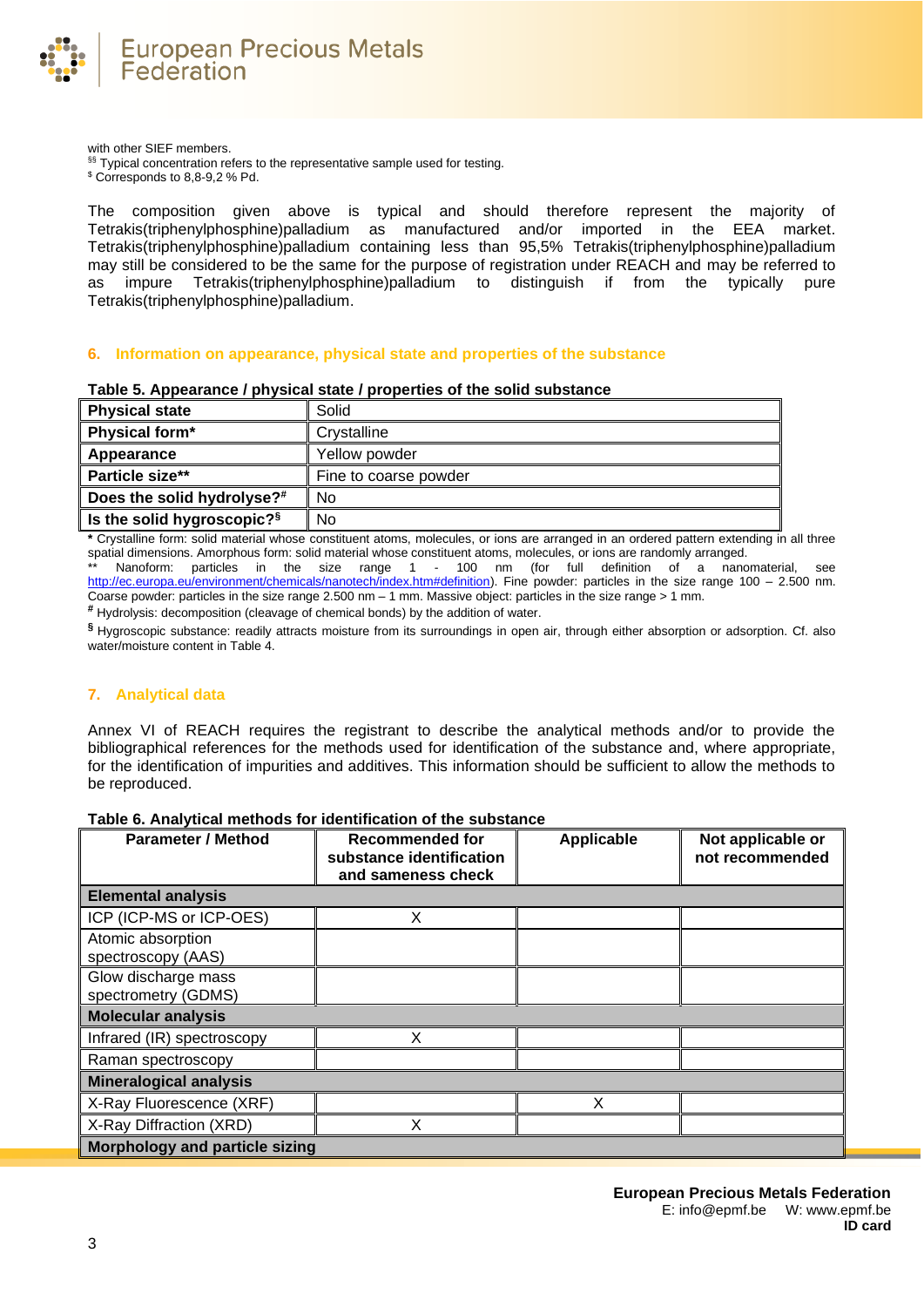

| Electron microscopy (SEM,<br>TEM, REM)*#               |  |  |
|--------------------------------------------------------|--|--|
| Laser diffraction*#                                    |  |  |
| Particle size by other means<br>(e.g. sieve analysis)# |  |  |
| Surface area by N-BET*#                                |  |  |
| Other                                                  |  |  |
|                                                        |  |  |

Analytical techniques particularly (but not exclusively) relevant for nanomaterials.

# The choice of the technique for particle size depends on the size of the material as manufactured/imported/placed on the market/used.

#### **8. Lead Registrant**

Umicore AG & Co. KG (Germany) volunteers to be the Lead Registrant for Tetrakis(triphenylphosphine)palladium. The EPMF will provide support to the Lead Registrant as laid down in the EPMF Agreement.

## **9. REACH Strategy**

The table below presents the overall Registration Strategy for Tetrakis(triphenylphosphine)palladium based on the information available to the EPMF by the date given above on the document.

The Registration Dossier will be prepared for the highest substance status (information requirements associated to a substance or Article 10 Registration being higher than an intermediate handled under strictly controlled conditions or Article 17 or 18 one) and associated tonnage band.

The recap below therefore reflects the scope of work of the EPMF for Tetrakis(triphenylphosphine)palladium and sets the minimum and maximum set of information that will be gathered and/or produced when preparing the Registration Dossier for Tetrakis(triphenylphosphine)palladium as described in this ID Card. If higher information requirements are necessary, these can be included in the Registration dossier (if EPMF is made aware of these additional requirements in-time) as an update to the already submitted dossier.

| <b>Item</b>                     | <b>Description</b>                                |  |
|---------------------------------|---------------------------------------------------|--|
| <b>REACH category</b>           | Mono-constituent substance                        |  |
| <b>Highest status</b>           | Substance                                         |  |
| <b>Highest tonnage band</b>     | 1-10 $t/a$                                        |  |
| <b>Information requirements</b> | Available / Existing + Annex VII Physico-chemical |  |
|                                 | requirements (Annex III exempted substance)       |  |
| <b>Existing classification*</b> | Aquatic Chronic 4 (H413)                          |  |
| <b>Registration deadline</b>    | 2018                                              |  |
|                                 |                                                   |  |

| Table 7. REACH strategy for the substance (basis for REACH Registration preparation) |  |
|--------------------------------------------------------------------------------------|--|
|--------------------------------------------------------------------------------------|--|

**\*** For the pure form

# **10. Scope of the Registration Dossier**

The uses included in this Registration Dossier are listed on the [EPMF website.](https://www.epmf.be/)